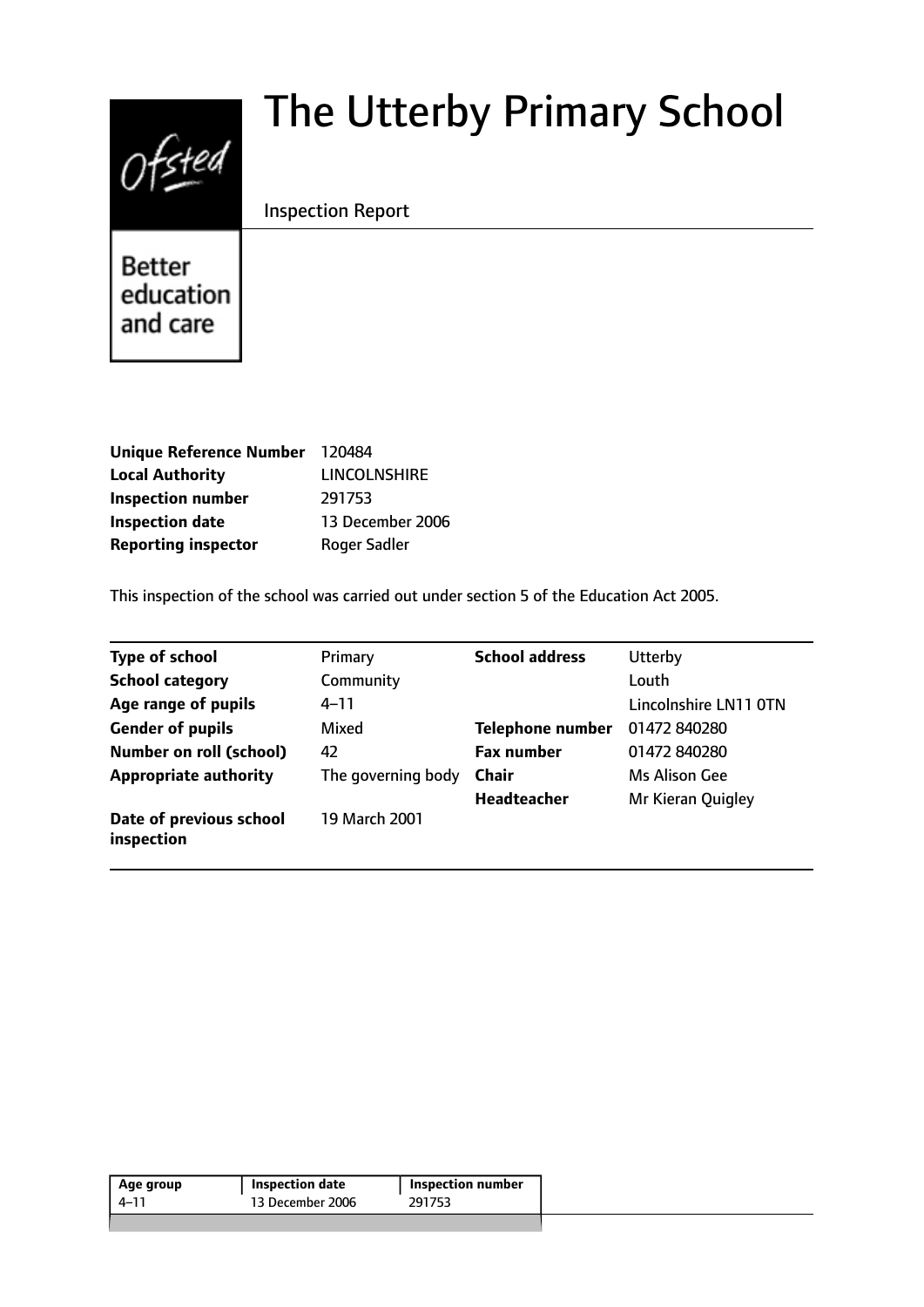© Crown copyright 2006

Website: www.ofsted.gov.uk

This document may be reproduced in whole or in part for non-commercial educational purposes, provided that the information quoted is reproduced without adaptation and the source and date of publication are stated.

Further copies of this report are obtainable from the school. Under the Education Act 2005, the school must provide a copy of this report free of charge to certain categories of people. A charge not exceeding the full cost of reproduction may be made for any other copies supplied.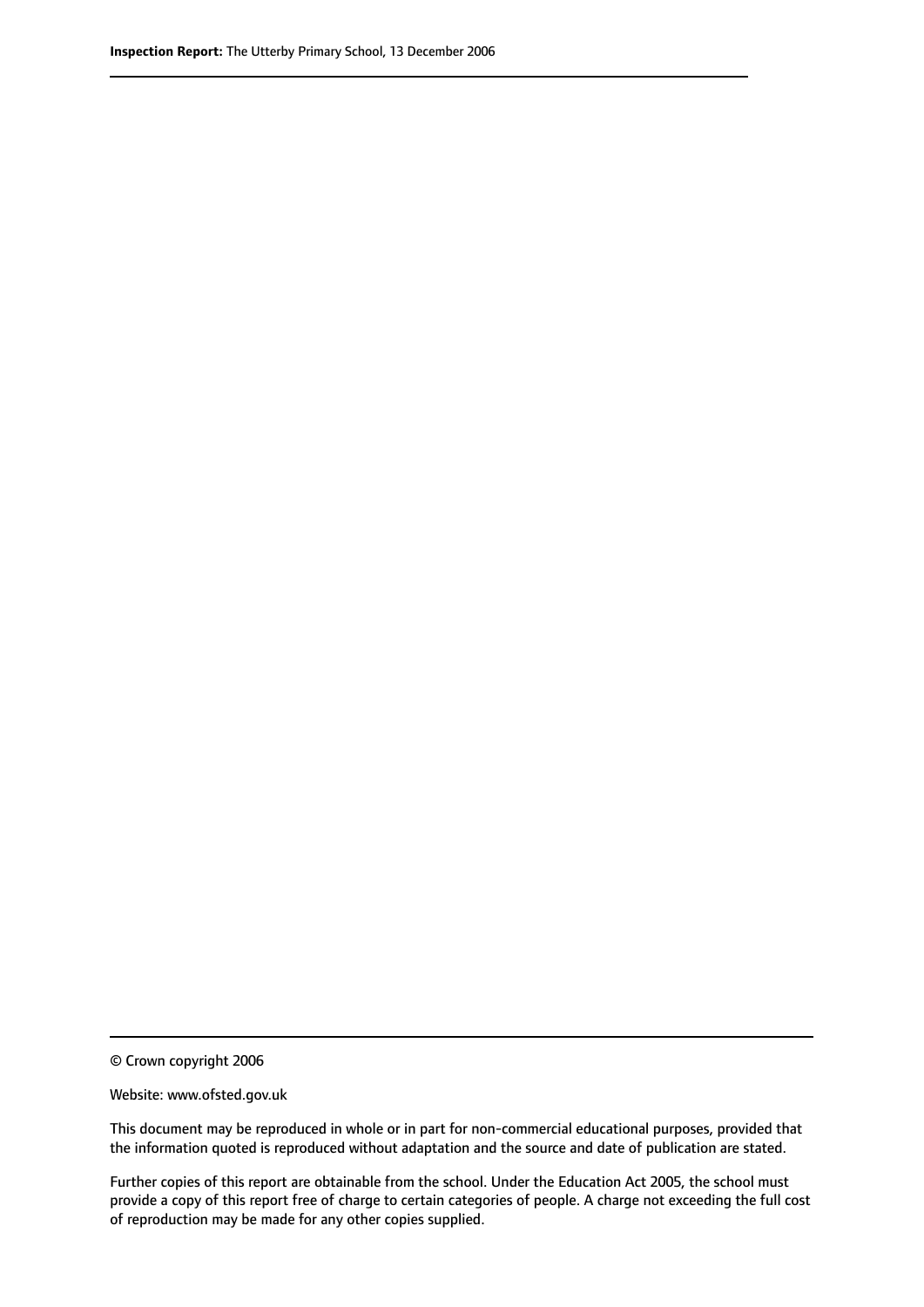# **Introduction**

The inspection was carried out by one Additional Inspector.

# **Description of the school**

Pupils come to this small school mainly from the three local villages and are taught in two classes. Almost all pupils are from White British families. The proportion of pupils with learning difficulties is well above average. The area's socio-economic conditions are average.

# **Key for inspection grades**

| Grade 1 | Outstanding  |
|---------|--------------|
| Grade 2 | Good         |
| Grade 3 | Satisfactory |
| Grade 4 | Inadequate   |
|         |              |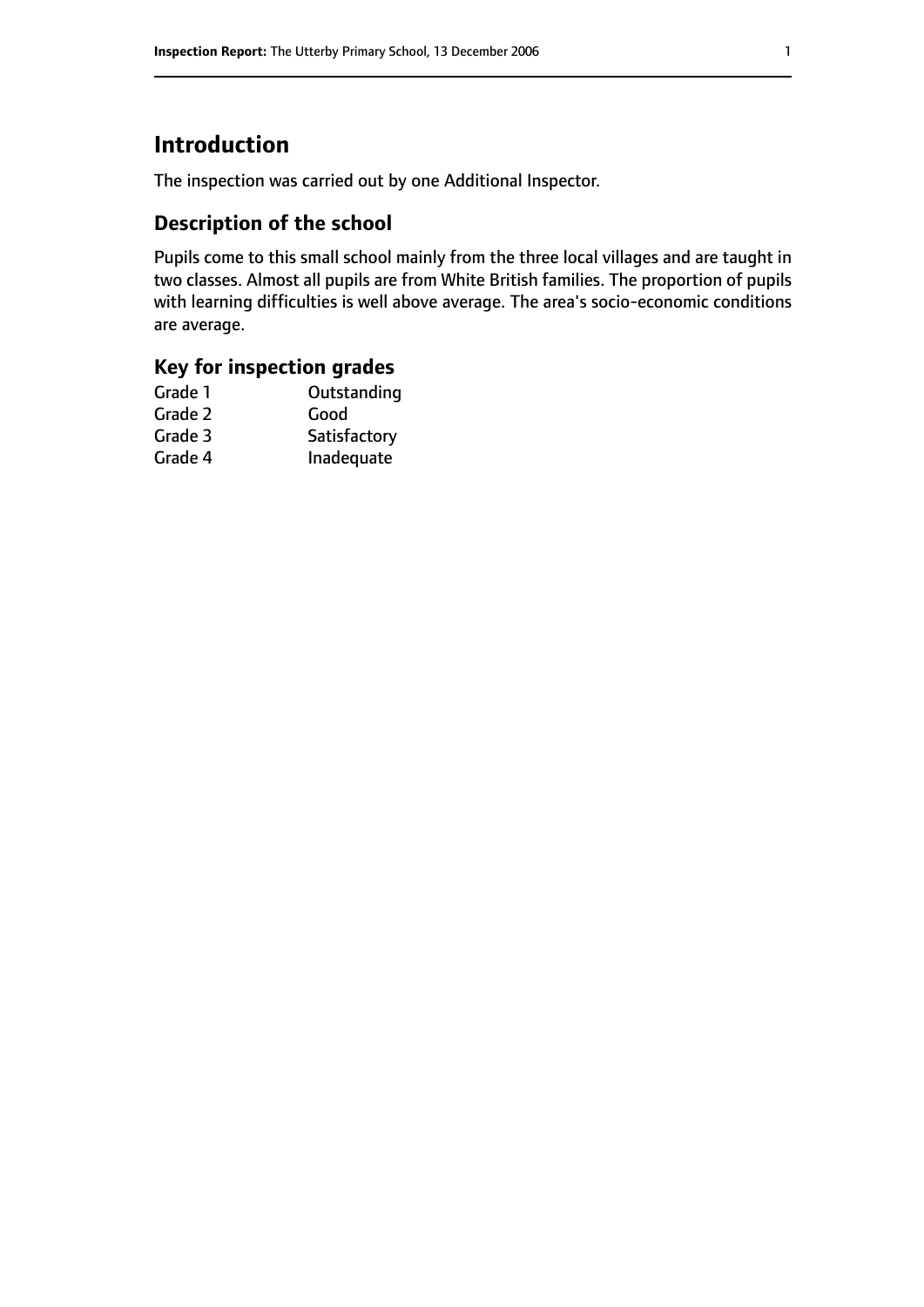# **Overall effectiveness of the school**

#### **Grade: 3**

This is a satisfactory and improving school with sound capacity for further improvement. The school is highly regarded by parents and well liked by pupils, who say they enjoy school. Leadership and management are satisfactory and have ensured that behaviour has improved and that pupils' achievement and progress are satisfactory throughout the school. Teaching is better in Reception and Years 3 to 6 than in Years 1 and 2 but is satisfactory overall. Relationships are good throughout the school because all staff hold high expectations of pupils' behaviour and their manners. Children enter Reception with knowledge and skills in line with what are expected nationally. They quickly settle in and make sound progress in Reception because their needs are carefully assessed and effectively met. Pupils' progress, especially in writing, slows a little in Years 1 and 2, because work is sometimes insufficiently interesting. In Years 1 and 2, although teaching meets the needs of lower attaining pupils well, not enough is expected of average and higher attaining pupils. Good teaching in the older class helps pupils progress well and most of the current Year 5 and 6 pupils are attaining average standards and some are attaining above average standards, especially in their writing.

Care, guidance and support for pupils is satisfactory. The school has recently introduced an effective system for checking pupils' progress. In the older class, extra support is given to average pupils who are at risk of underachieving and this is helping improve achievement. The well above average proportion of pupils with learning difficulties make good progress throughout the school because they are identified early and given carefully tailored teaching, involving good support by teaching assistants. Because the school lacks a system to give pupils ambitious targets to aim at, some pupils are unclear of the particular areas they need to concentrate on in order to improve their work. Not all pupils evaluate their own and others' work sufficiently because teachers miss chances to establish clearly what a good piece of work should look like.

The curriculum is satisfactory and learning is enhanced by good links with other schools. Pupils' personal development and well-being are good. Staff ensure that pupils are well-mannered and work cooperatively. The school is a happy school where pupils behave well and enjoy working together. Older pupils enjoy taking responsibility for helping the smooth running of the school and for helping other pupils. They act safely and feel safe in school, confident that they can turn to any adult for support if they are worried about anything.

Although monitoring and evaluation have recently improved and are satisfactory, staff training in monitoring and evaluation is needed to ensure teaching and learning are consistently good. Governors provide good support to the school but are only just beginning to effectively challenge the school to improve its standards now that they are receiving improved information.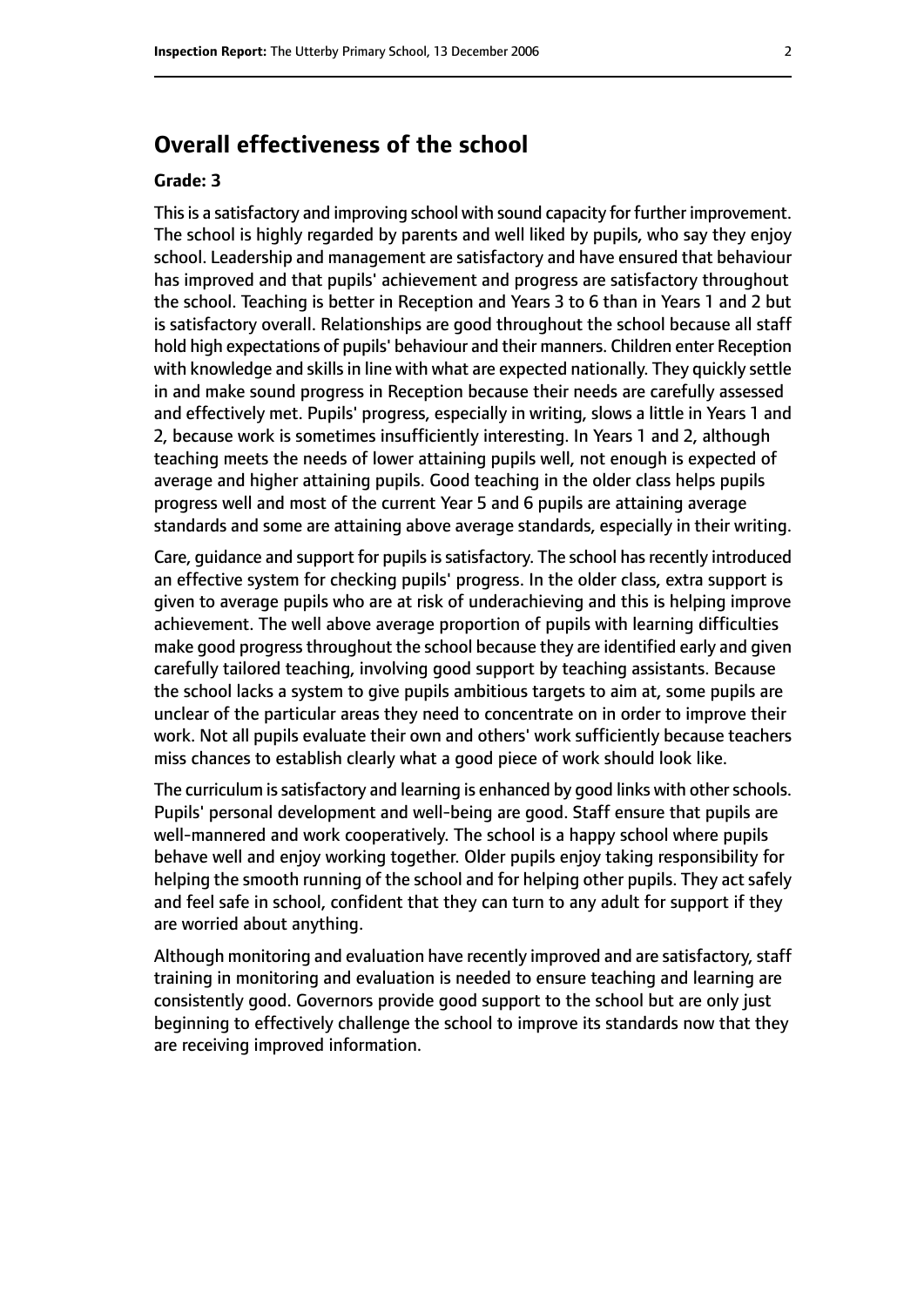#### **What the school should do to improve further**

- Improve progress in Years 1 and 2, particularly in writing, by making teaching more interesting and using assessment information to ensure teaching matches the learning needs of all pupils.
- Ensure that teachers set challenging targets for pupils and help them understand how to assess and improve specific aspects of their work.
- Ensure the headteacher and staff extend their monitoring and evaluation skills to promote consistently good learning and teaching.

# **Achievement and standards**

#### **Grade: 3**

Pupils' achievement and standards are satisfactory overall. They make satisfactory progress throughout the school but progress is faster in Years 3 to 6 than in Years 1 and 2. Pupils make sound progress in Reception because teaching is based on an accurate assessment of the learning needs of each individual. Pupils are introduced to letter sounds early and enjoy starting to read books. During Years 1 and 2, pupils make satisfactory progress but a few average and above average pupils could do more, especially in their writing, if work were more carefully tailored to meet their individual learning needs and was made more interesting. Standards achieved by Year 2 pupils in national tests have been broadly average over the last few years. Teaching in Years 3 to 6 is improving and so is the rate of pupils' progress in learning. Standards in national test results for Year 6 pupils have been below average recently but the work the current Year 5 and 6 pupils are doing, and school assessment information, indicate that standards are rising. The vast majority of Year 5 and 6 pupils are on track to attain nationally expected standards and an above average proportion are working at higher than normal levels. Pupils with learning difficulties achieve well and make good progress throughout the school because of good leadership and management by the special educational needs coordinator and due to good quality support by teaching assistants. Standards of presentation of work are below average in the younger class but above average in the older class.

### **Personal development and well-being**

#### **Grade: 2**

Behaviour and relationships are good throughout the school and pupils speak very warmly and enthusiastically about their school. Attendance at the school has been average over the last few years. Social, moral, and spiritual development are good. The school has recognised the need to improve on pupils' satisfactory understanding of other cultures, and hassome useful work underway, including the use of information and communication technology (ICT), design and technology and arranging relevant visits and visitors.

Older pupils and school council members make a good contribution to the school community by taking on additional responsibilities such as playground buddies or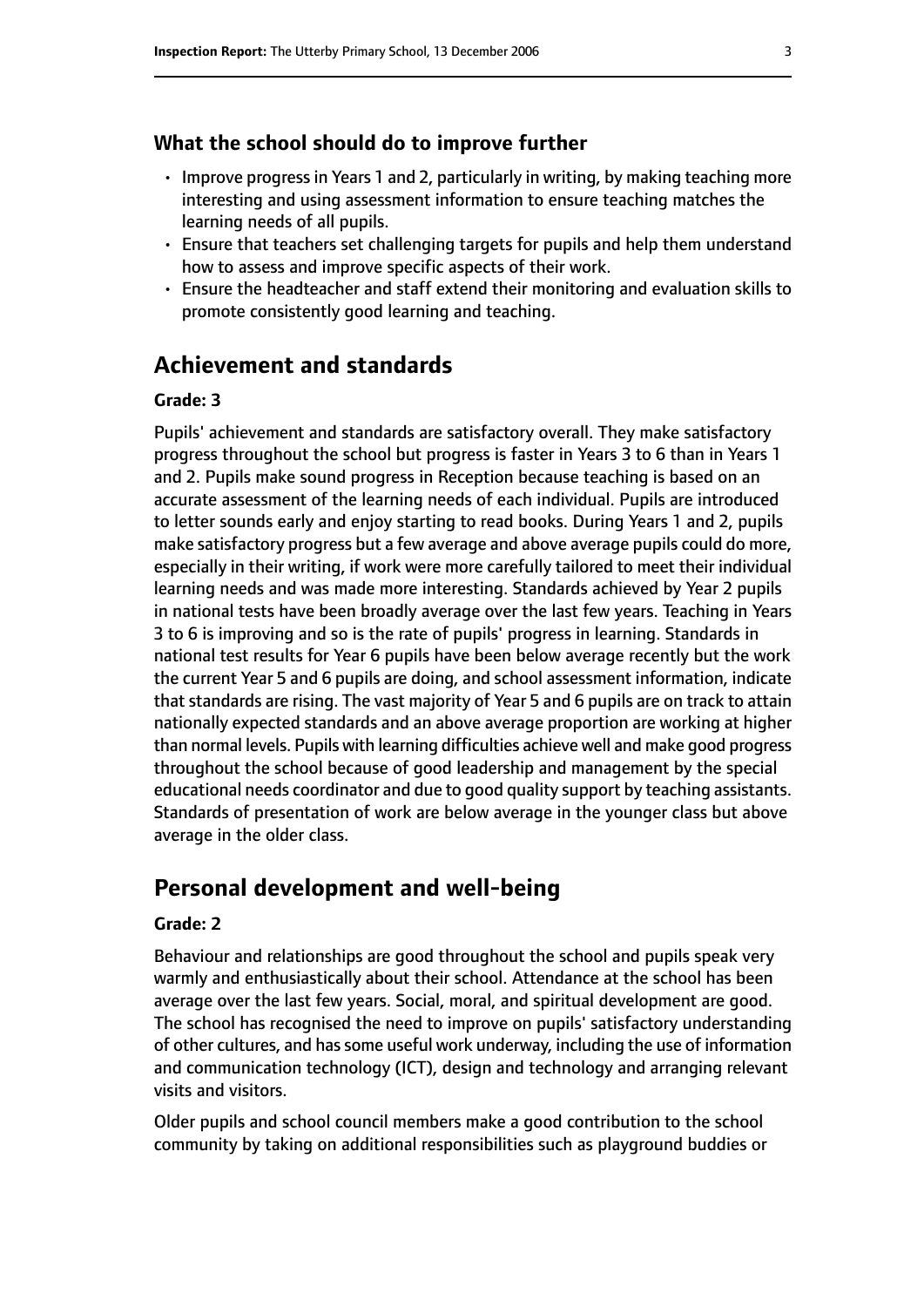library assistants. Pupils show good awareness of healthy life styles and clearly understand the need to eat healthily and exercise regularly. Satisfactory standards in basic skills such as literacy and mathematics and pupils' ability to work well together and form positive relationships provide them with sound preparation for the next stage of education and the world of work beyond.

# **Quality of provision**

#### **Teaching and learning**

#### **Grade: 3**

Teaching and learning are satisfactory overall. Teaching in Years 3 to 6 is more effective than in Years 1 and 2. In the older class, planning meets the full range of learning needs and provides suitable challenge for all pupils. In the younger class, planning for pupils with learning difficulties and for Reception children is good, but sometimes it provides insufficient challenge for average and more able Years 1 and 2 pupils. In the younger class, marking is over-general and does not consistently provide sufficient guidance to pupils. Throughout the school staff have high expectations of pupils' behaviour and relationships are well managed. In both classes, pupils are given insufficiently clear information of what a good piece of work might look like. This limits their ability to assess their own and each others' work so that they can see exactly where and how to make their work better.

#### **Curriculum and other activities**

#### **Grade: 3**

The curriculum is satisfactory. The school has made good links with other primary and secondary schools to extend what can be offered to pupils in a small school. For example, the school liaises with a secondary mathematics teacher to provide additional challenge and support for higher attaining pupils and specialist design and technology teaching is also arranged. Coaches from other schools also enhance the quality of physical education (PE) teaching in the school. Provision for ICT has improved substantially, resources are good and pupils enjoy using the interactive whiteboards and computers in lessons.

The curriculum in the older class is more challenging and interesting and draws better on real experiences than in the younger class, where some work is uninteresting and based on completing worksheets. As a consequence, pupils' attitudes to learning and concentration are better in the older class.

#### **Care, guidance and support**

#### **Grade: 3**

The school has recently introduced end of year national tests for pupils in Years 3 to 5. Improved assessment and a new system for tracking progress is helping the school identify potential underachievement. The school then uses the results of these assessments to identify pupils for extra support in Years 5 and 6. This helps these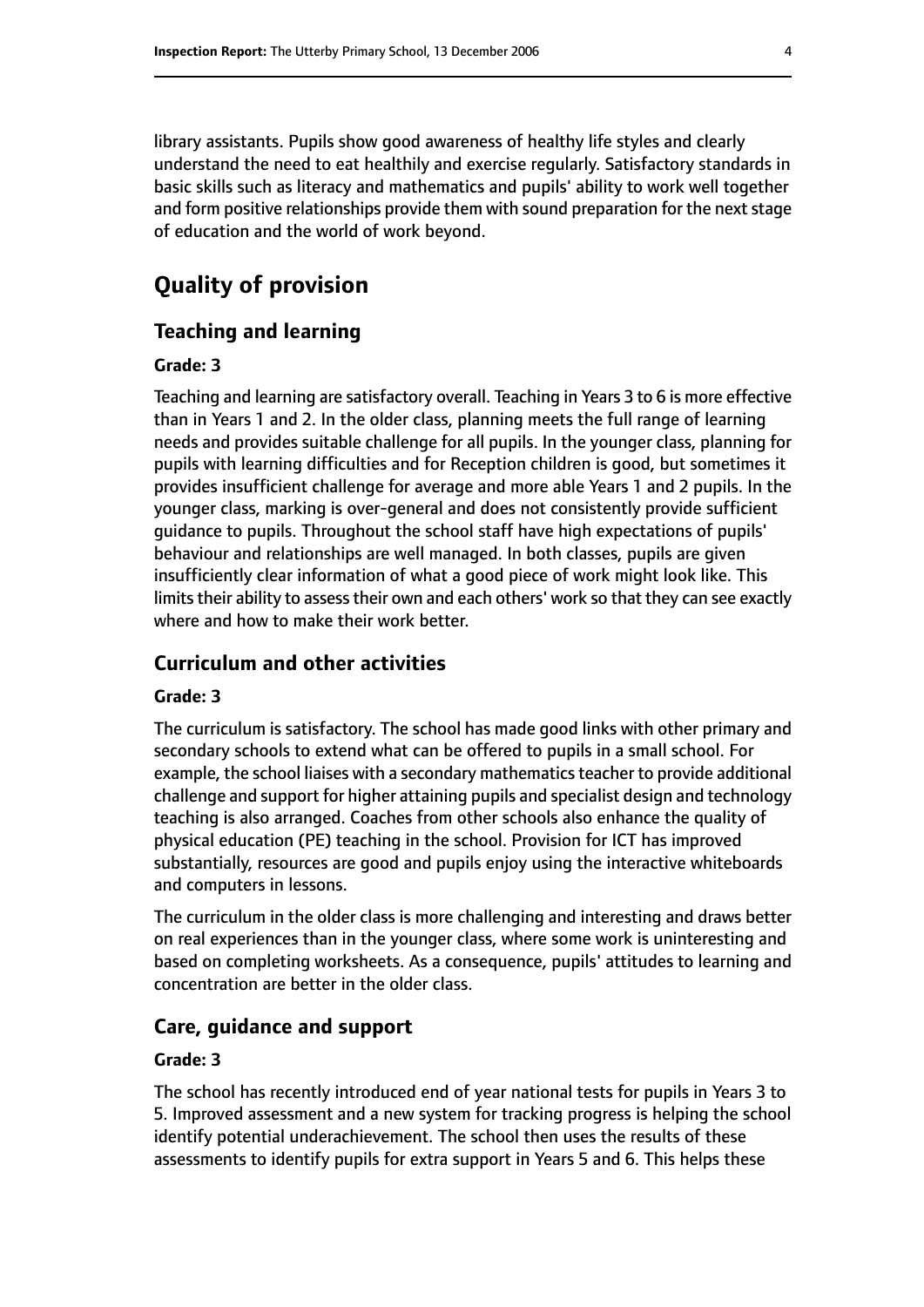pupils catch up and achieve well. Pupils with learning difficulties are identified at an early stage and are given good support by teachers and teaching assistants. In consultation with parents, the school prepares effective plans and clear and challenging targets for learning to guide the work of these pupils. However, average and above average pupils are not regularly given targets to help them focus their efforts and this slows their progress.

The quality of pastoral care is good and leads to positive relationships among everyone at the school. Effective procedures and routines, and staff training, ensure that standards of health and safety are maintained and that child protection arrangements are effective.

# **Leadership and management**

#### **Grade: 3**

Leadership and management are satisfactory, with some good aspects. The headteacher, during the sixteen months he has been in post, has worked with great determination to improve the school site and both indoor and external resources for learning. Pupils' behaviour and attitudes to learning have improved throughout the school and teaching and learning have improved in the older class. Monitoring and evaluation are satisfactory and the school has a reasonable grasp of its strengths and where further development is needed. More training is still needed to improve teachers' confidence and skills in monitoring and evaluation and to help improve the quality and consistency of teaching and learning. There is a sound school improvement plan that focuses appropriately on bringing about improvements in pupils' achievement but the plan does not consistently contain details of the actions that will be taken to assure the necessary developments. Provision for pupils with learning difficulties is well managed and this ensures these pupils make good progress. Governors make a satisfactory contribution to helping the school improve. They have a sound overview of where improvements are needed. Governors recognise that they are now receiving clearer information about the school's development and this is helping them to ask more searching questions to help the school improve.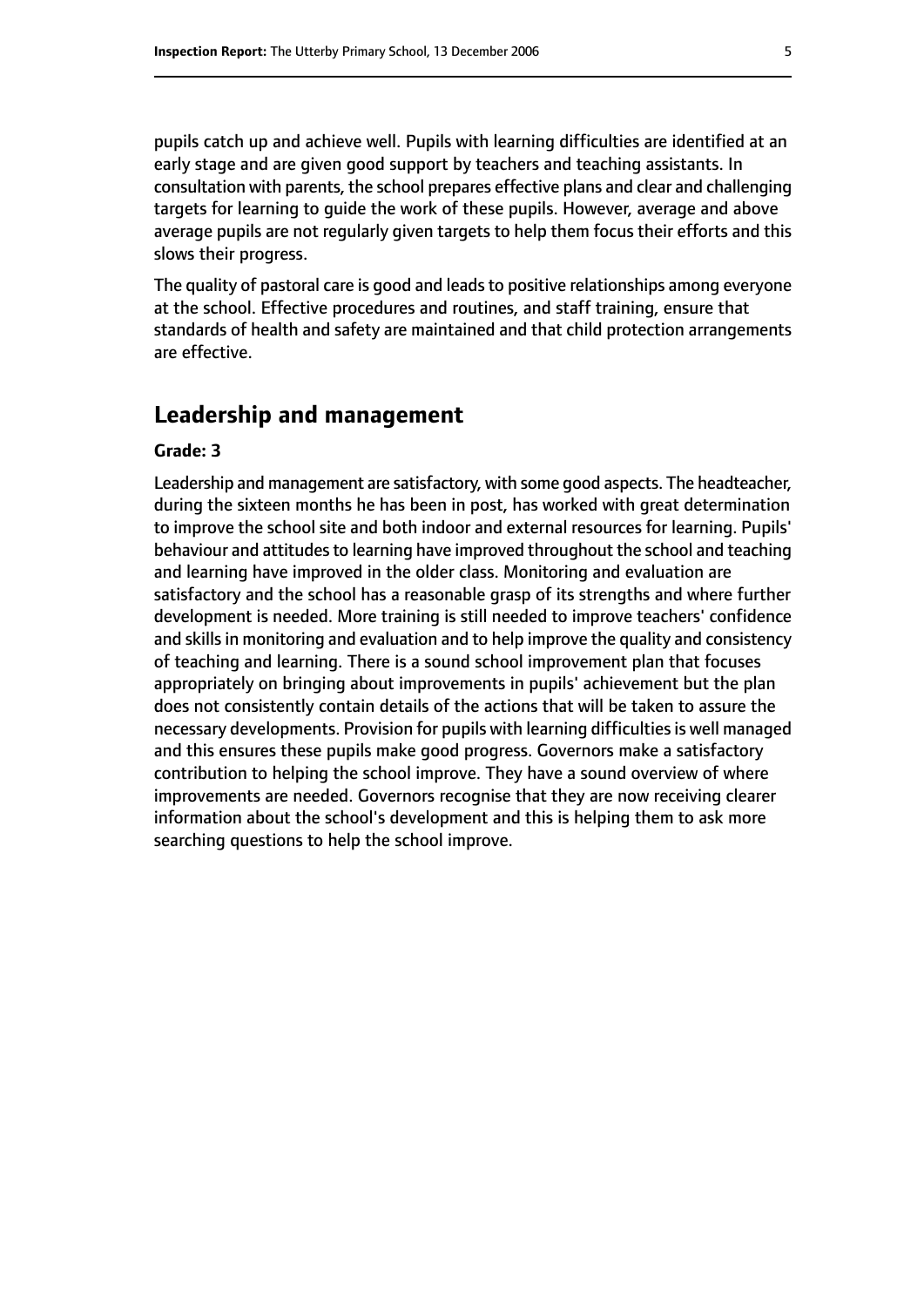**Any complaints about the inspection or the report should be made following the procedures set out inthe guidance 'Complaints about school inspection', whichis available from Ofsted's website: www.ofsted.gov.uk.**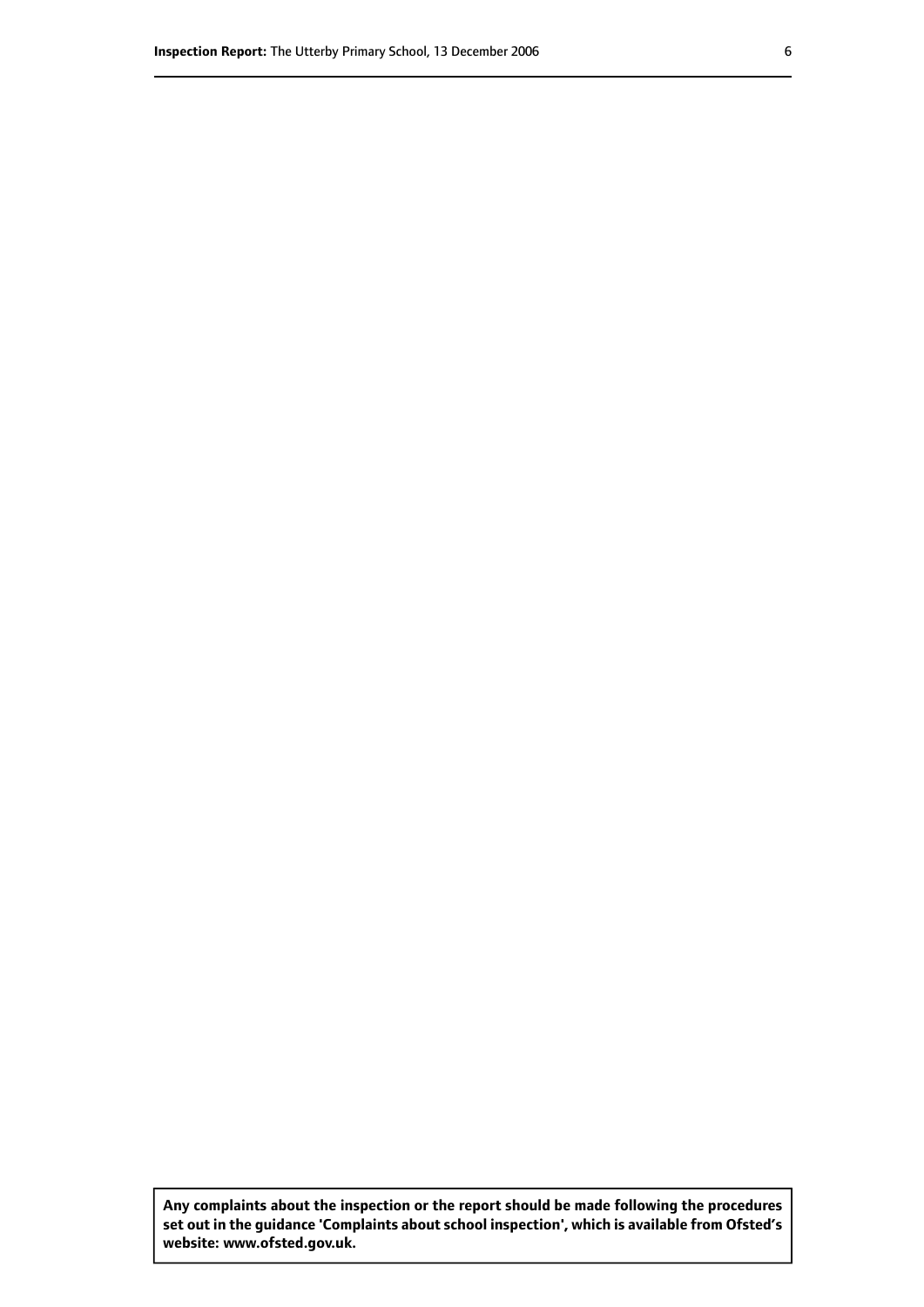# **Inspection judgements**

| Key to judgements: grade 1 is outstanding, grade 2 good, grade 3 satisfactory, and grade 4 | School         |
|--------------------------------------------------------------------------------------------|----------------|
| inadeauate                                                                                 | <b>Overall</b> |

# **Overall effectiveness**

| How effective, efficient and inclusive is the provision of education, integrated<br>care and any extended services in meeting the needs of learners? |     |
|------------------------------------------------------------------------------------------------------------------------------------------------------|-----|
| How well does the school work in partnership with others to promote learners'<br>well-being?                                                         |     |
| The quality and standards in the Foundation Stage                                                                                                    |     |
| The effectiveness of the school's self-evaluation                                                                                                    |     |
| The capacity to make any necessary improvements                                                                                                      |     |
| Effective steps have been taken to promote improvement since the last<br>inspection                                                                  | Yes |

# **Achievement and standards**

| How well do learners achieve?                                                                               |  |
|-------------------------------------------------------------------------------------------------------------|--|
| The standards <sup>1</sup> reached by learners                                                              |  |
| How well learners make progress, taking account of any significant variations between<br>groups of learners |  |
| How well learners with learning difficulties and disabilities make progress                                 |  |

# **Personal development and well-being**

| How good is the overall personal development and well-being of the<br>learners?                                  |  |
|------------------------------------------------------------------------------------------------------------------|--|
| The extent of learners' spiritual, moral, social and cultural development                                        |  |
| The behaviour of learners                                                                                        |  |
| The attendance of learners                                                                                       |  |
| How well learners enjoy their education                                                                          |  |
| The extent to which learners adopt safe practices                                                                |  |
| The extent to which learners adopt healthy lifestyles                                                            |  |
| The extent to which learners make a positive contribution to the community                                       |  |
| How well learners develop workplace and other skills that will contribute to<br>their future economic well-being |  |

# **The quality of provision**

| $\Box$ How effective are teaching and learning in meeting the full range of the $\Box$<br>  learners' needs?        |  |
|---------------------------------------------------------------------------------------------------------------------|--|
| $\mid$ How well do the curriculum and other activities meet the range of needs<br>$\mid$ and interests of learners? |  |
| How well are learners cared for, guided and supported?                                                              |  |

 $^1$  Grade 1 - Exceptionally and consistently high; Grade 2 - Generally above average with none significantly below average; Grade 3 - Broadly average to below average; Grade 4 - Exceptionally low.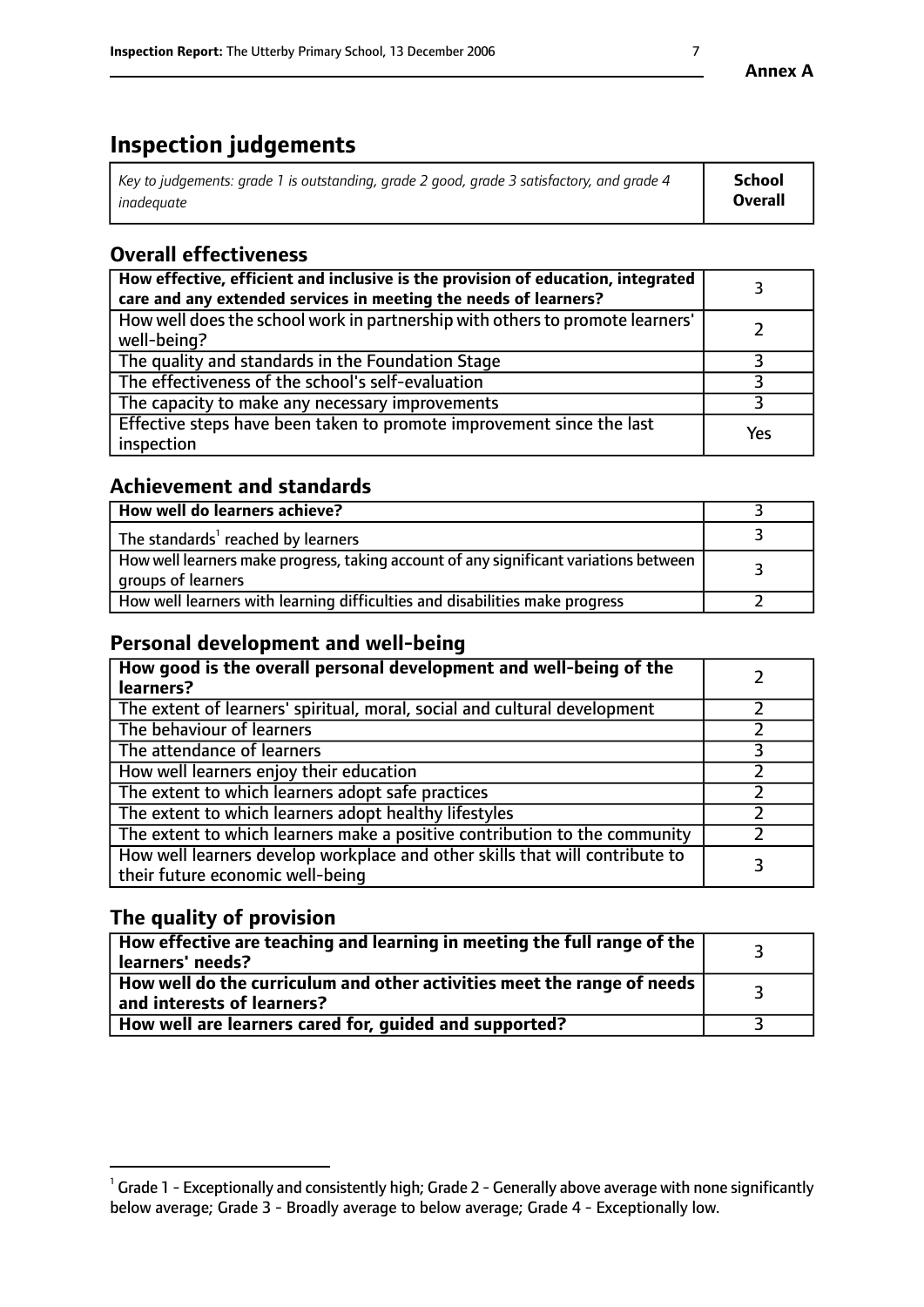#### **Annex A**

# **Leadership and management**

| How effective are leadership and management in raising achievement<br>and supporting all learners?                                              |           |
|-------------------------------------------------------------------------------------------------------------------------------------------------|-----------|
| How effectively leaders and managers at all levels set clear direction leading<br>to improvement and promote high quality of care and education |           |
| How effectively performance is monitored, evaluated and improved to meet<br>challenging targets                                                 | 3         |
| How well equality of opportunity is promoted and discrimination tackled so<br>that all learners achieve as well as they can                     |           |
| How effectively and efficiently resources, including staff, are deployed to<br>achieve value for money                                          | 3         |
| The extent to which governors and other supervisory boards discharge their<br>responsibilities                                                  | 3         |
| Do procedures for safequarding learners meet current government<br>requirements?                                                                | Yes       |
| Does this school require special measures?                                                                                                      | <b>No</b> |
| Does this school require a notice to improve?                                                                                                   | No        |